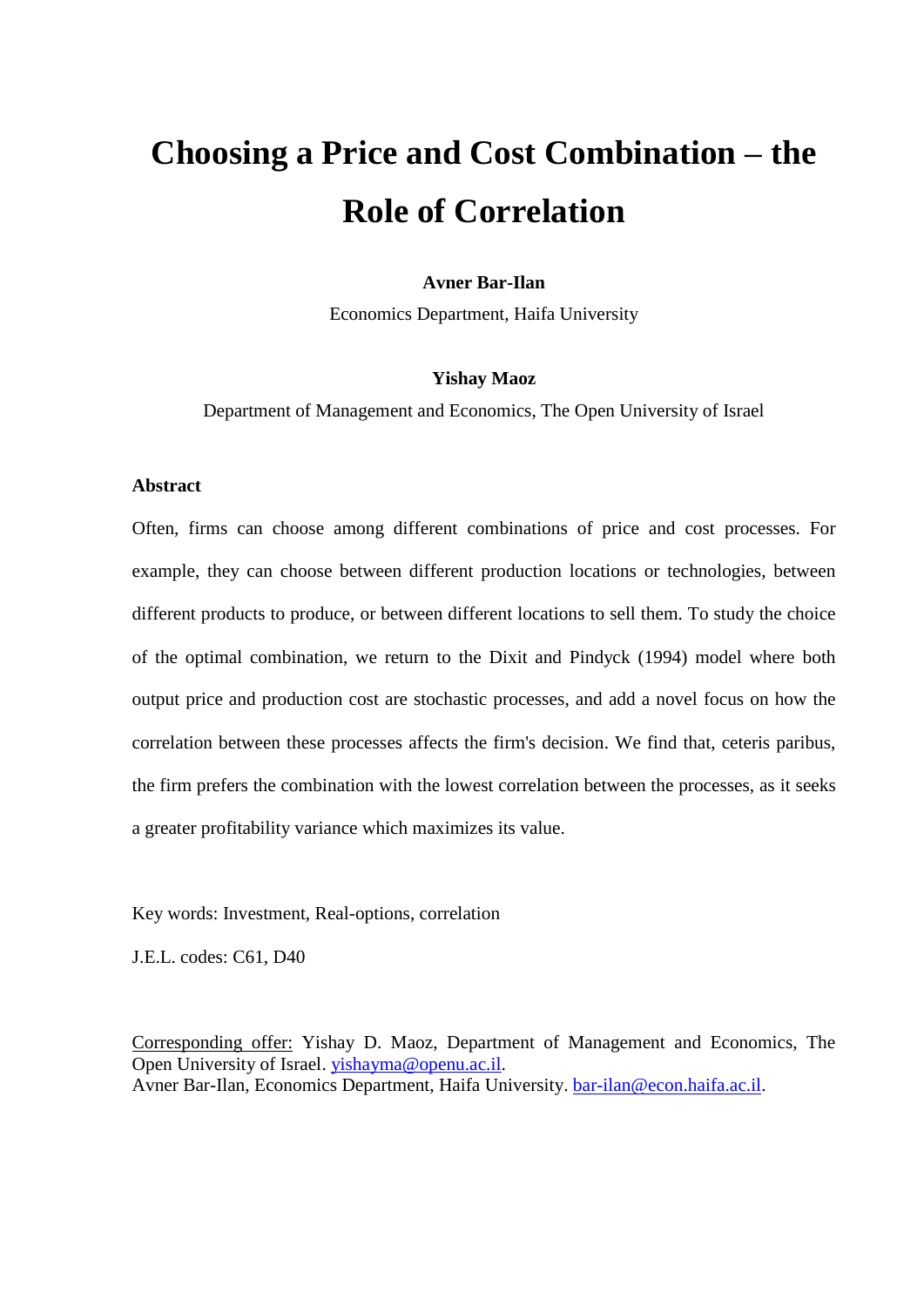#### **1. Introduction**

*"Our goal is to produce cars where they're sold." (Paul Nolasco, a spokesman for Toyota in Tokyo, New York Times, September 3, 2010).*

Often, firms can choose among different combinations of price and cost processes. This variety of combinations spring, for example, from an ability to choose between different production locations or technologies, between different products to produce or between different locations to sell them. In this study we model such a case, assume that both output price and production cost are stochastic processes and focus on the role of the correlation between them in choosing the optimal price-cost combination.

The typical models of the literature about investment under uncertainty examine the optimal policy of a firm that has an option to invest and can choose the investment timing optimally. Usually these models also assume that the investment enables production of a certain good, and that the demand for this good stochastically rises and falls across time. The two main results of this literature regard how uncertainty (captured by the variance of the stochastic process governing the demand shifts) affects investment policy and firm value:

- Uncertainty delays investment: the higher the uncertainty the higher the profitability threshold that hitting it triggers investment.
- Uncertainty is good for the firm the higher the uncertainty the larger the value of the expected stream of profits from the investment.

The first result describes how the firm is more cautious under greater uncertainty. The second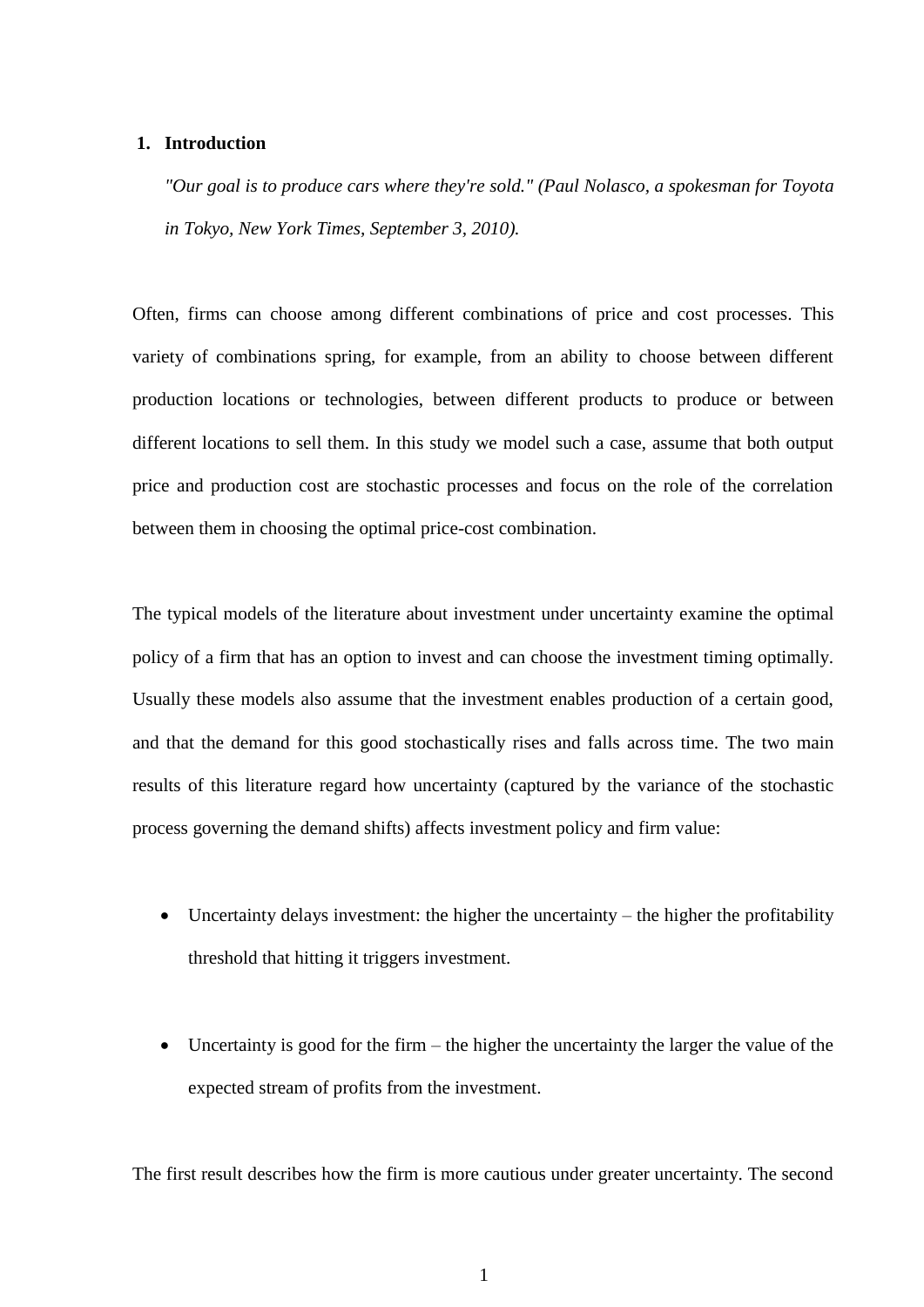result is based on the convexity of the value function – the greater uncertainty can be thought of as a mean-preserving spread that, due to endogenous investment policy, its improvement of the good outcomes benefits the firm's value by more than how it harms the bad outcomes.

To study the role of the correlation between the price process and the cost process in the firms' choices, we take a step further and assume that, alongside the demand, the production cost is a stochastic process too. Such cases have already been analyzed by a few studies such as Dixit and Pindyck (1994, pages 207-211), Tareen, Wetzstein and Duffield (2000) and Wiemers and Behan (2004). Yet, those studies have focused on finding the profitability investment threshold, and have not looked at how it is affected by the price-cost correlation. In the current study we fill this void by analyzing how the degree of correlation affects the optimal investment policy and the resulting firm value. Then we use these results to study how the price-cost correlation affects the choice of price and cost combination.

More specifically, with demand and cost being stochastic – so is profitability. We characterize the resulting profitability process and find that its variance is a decreasing function of the correlation between the two processes. This result is rather intuitive as the greater the correlation – the smaller the changes in the gap between price and cost.

Thus, the higher the demand-costs correlation – the lower the uncertainty in the profitability process and therefore the lower the profitability threshold which triggers investment, and the lower the value of the firm with the option to invest. This is the main result of this study.

One of the main applications of this result regards the case of a firm that can choose where to sell and where to produce. Such a firm will prefer, ceteris paribus, the combination with the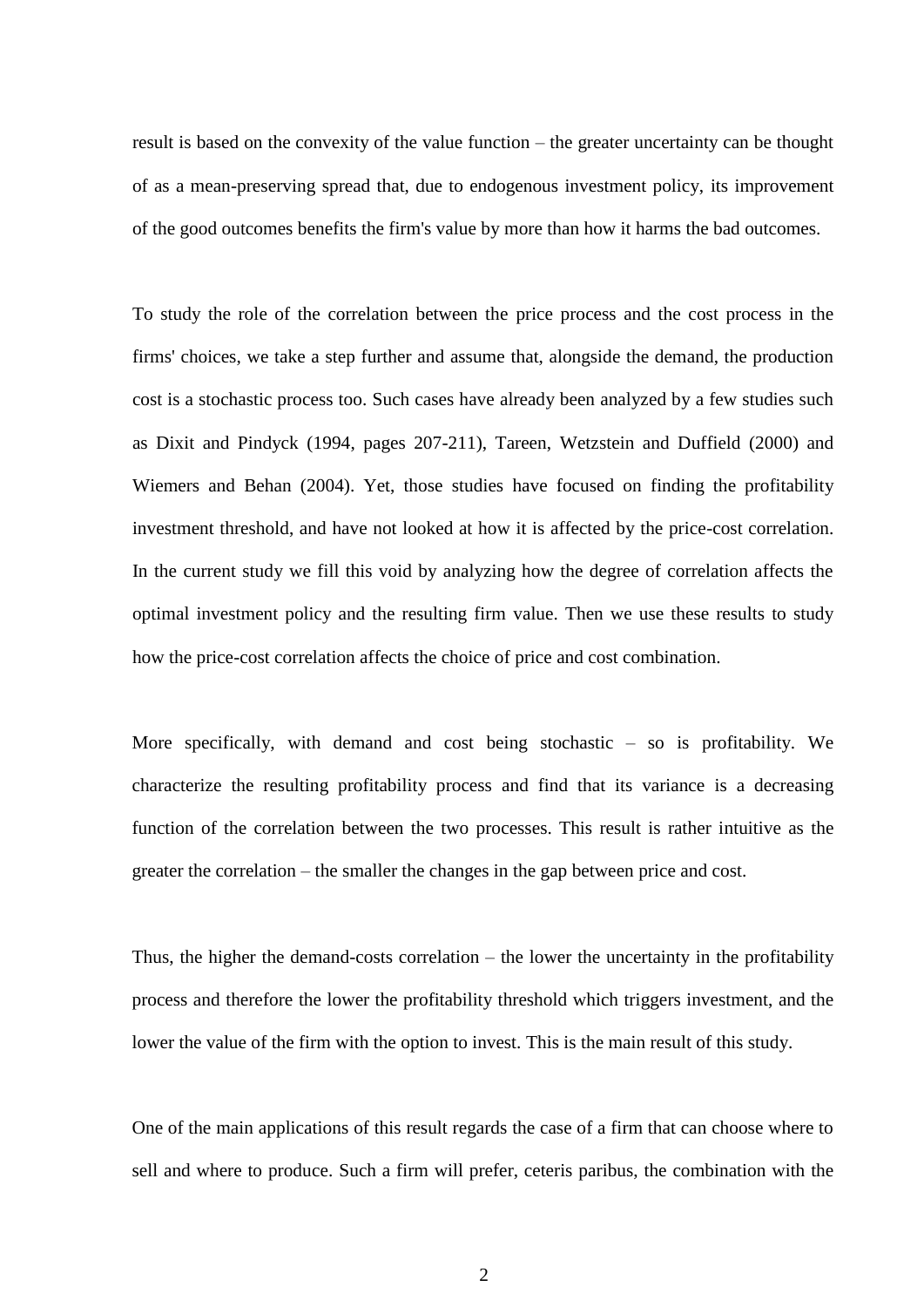lesser price-cost correlation. Thus, for example, Toyota's dilemma, at the quotation above, regarding where to produce the cars it intends to sell in the USA. Under the reasonable assumption that the USA price is more positively correlated with production costs in the USA than with the production costs in Japan – the lesser positive correlation should drive Toyota to produce in Japan the cars it intends to sell in the USA.

This logic applies not merely in a spatial context, but could apply also in other case where a firm can choose between production processes, for example when a firm can choose between different production technologies, and should prefer, ceteris paribus, the one that generates a process with a lesser positive correlation with the price process.

Finally the results applies just the same to cases where the firm has a given production process and contemplates what product to produce with it, or at which market to sell it. As in the examples before, it will choose the combination with the lesser price-cost correlation.

Section 2 presents the model and its main results. Section 3 Shows a numerical illustration of the result. Section 4 offers some concluding results.

## **2. The Model and Its Solution**

Consider a risk neutral firm that can enter the market for a certain good at any point in time it wishes. Time in the model is continuous and once the firm enters it produces indefinitely at a rate of one unit of output per unit of time at the variable cost *W* per unit, and sells this unit at the price *P*. Both *P* and *W* change stochastically over time as geometric Brownian motions, under the following rules of motion: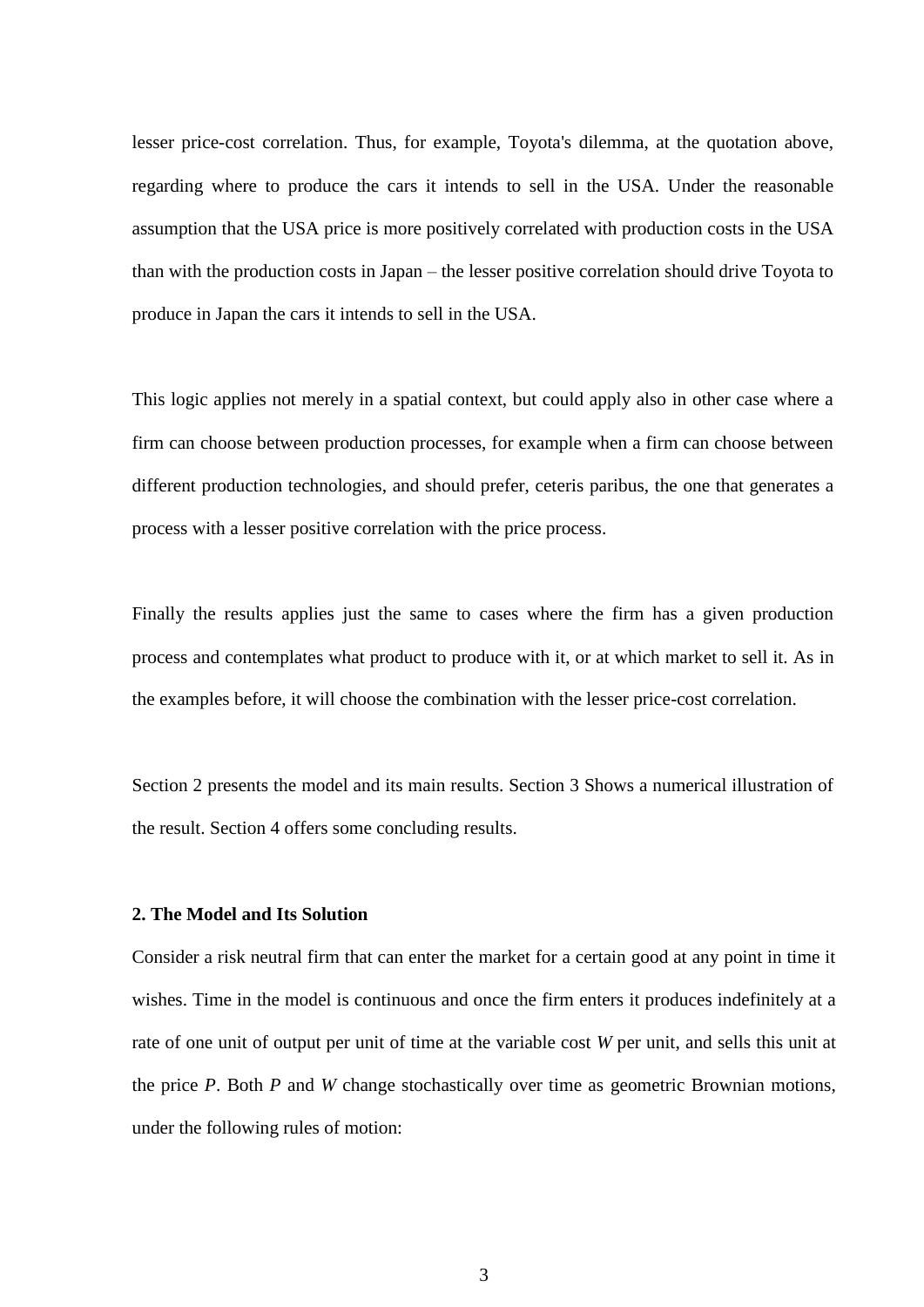(1) 
$$
dP_t = \alpha_P \cdot P_t \cdot dt + \sigma_P \cdot P_t \cdot dZ_t
$$

(2) 
$$
dW_t = \alpha_W \cdot W_t \cdot dt + \sigma_W \cdot W_t \cdot dH_t
$$

where  $\mu$  and  $\mu$ <sub>*W*</sub> are drift parameters,  $\sigma$ <sup>*P*</sup> and  $\sigma$ <sub>*W*</sub> are the standard deviation of the incremental changes in *P* and in *W* respectively, and  $dZ_t$  and  $dH_t$  are increments of a standard Wiener processes, satisfying at each point in time:

$$
(3) \tE(dZ_t) = E(dH_t) = 0,
$$

(4) 
$$
E(dZ_t^2) = E(dH_t^2) = dt,
$$

(5) 
$$
E(dZ_t \cdot dH_t) = \rho \cdot dt,
$$

where the parameter  $\rho$ , satisfying  $-1 \le \rho \le 1$ , denotes the coefficient of contemporaneous correlation between  $dZ_t$  and  $dH_t$ .

The interest rate is constant and denoted by  $r$ . Convergence of the firm's revenues and expenses requires  $r > \alpha_p$  and  $r > \alpha_w$ , as shall be seen later. The firm is risk-neutral and therefore maximizes its expected value.

To enter the project at time *t* the firm must incur a sunk cost,  $k \cdot W_t$ , where *k* is a positive constant. Thus, the expected value of its total costs upon entry at time *t* are: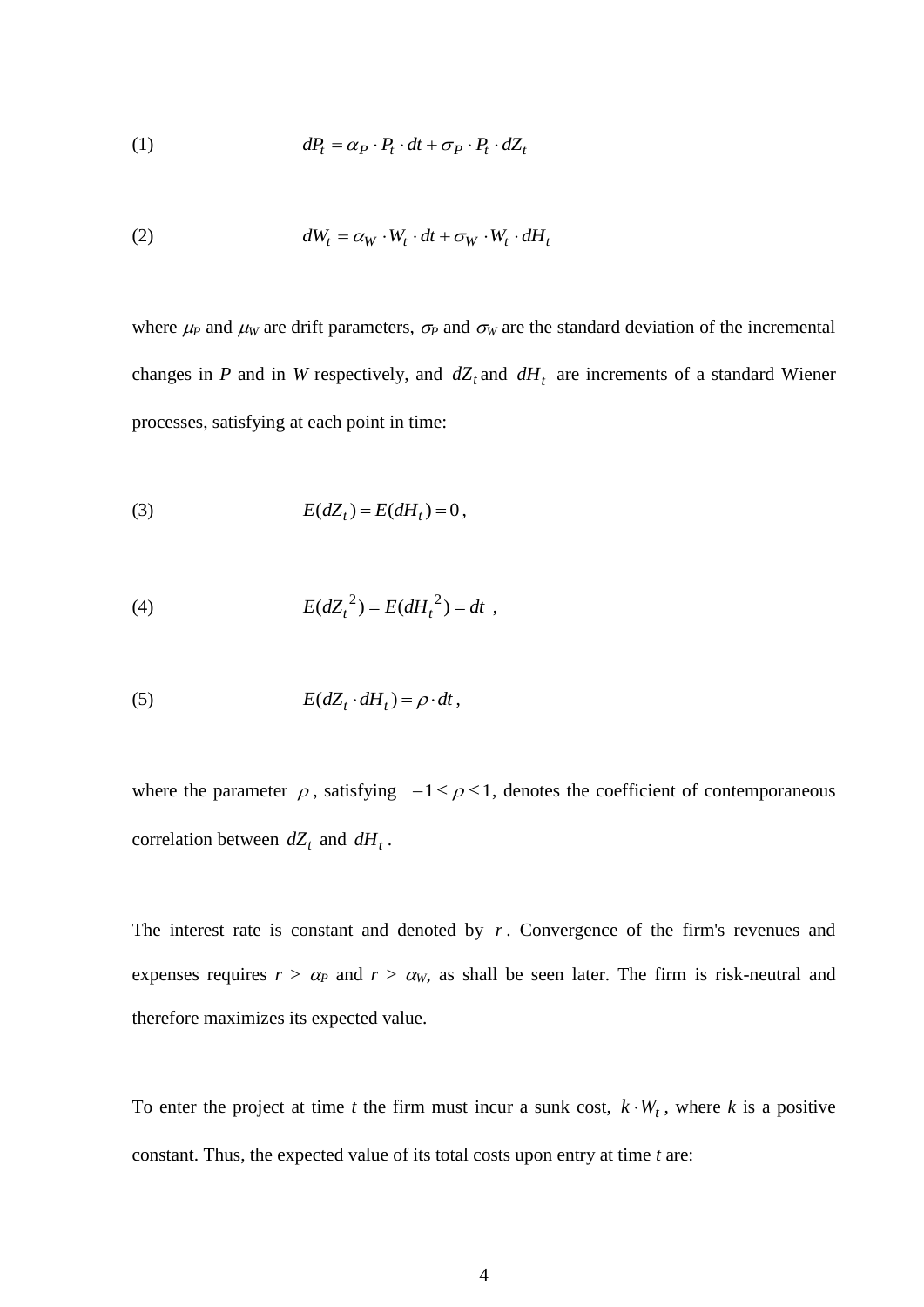(6) 
$$
I_t = k \cdot W_t + E \left[ \int_t^{\infty} W_{\tau} \cdot e^{-r \cdot \tau} \cdot d\tau \right] = k \cdot W_t + \frac{W_t}{r - \alpha_W} = \left( k + \frac{1}{r - \alpha_W} \right) \cdot W_t,
$$

where the calculation of the expectancy follows from the standard properties of the Geometrical Brownian Motion. From Itô's lemma, since the process  $I_t$  is proportionate to the process *W<sup>t</sup>* then *I<sup>t</sup>* is a Geometrical Brownian Motion too with drift and variance parameters identical to those of the process  $W_t$ , i.e.  $\alpha_W$  and  $\sigma_W$ .

Thus constructed the model is the same one studied in pages 207-211 of Dixit and Pindyck  $(1994).$ <sup>1</sup> The analysis from here to the end of this section merely presents their results. First, as their analysis show, the optimal policy in this case is based on a trigger function  $P_H(W)$ such that for every value of *W*:

- if  $P < P_H(W)$  then the firm remains inactive keeping the option to enter later
- if  $P > P_H(W)$  the firm exercises this option at a cost  $k \cdot W$  and becomes active

Let  $V(P, W)$  denote the value function of an active firm, given the current levels of  $P$  and  $W$ . Based on the assumptions above, *V*(*P*, *W*) satisfies:

(6) 
$$
V(P, W) = E \left[ \int_{0}^{\infty} (P - W) \cdot e^{-rt} \cdot dt \right] = \frac{P}{r - \alpha_P} - \frac{W}{r - \alpha_W}
$$

1

<sup>&</sup>lt;sup>1</sup> More specifically, our model is a particular case in which the parameter  $\rho_{mn} = 0$  of the case that Dixit and Pindyck (1994) study. In their model this parameter captures the correlation between *P* and the return on the whole market portfolio. For simplicity we assume no such correlation.

<sup>&</sup>lt;sup>2</sup> Time indexes will be omitted from now on.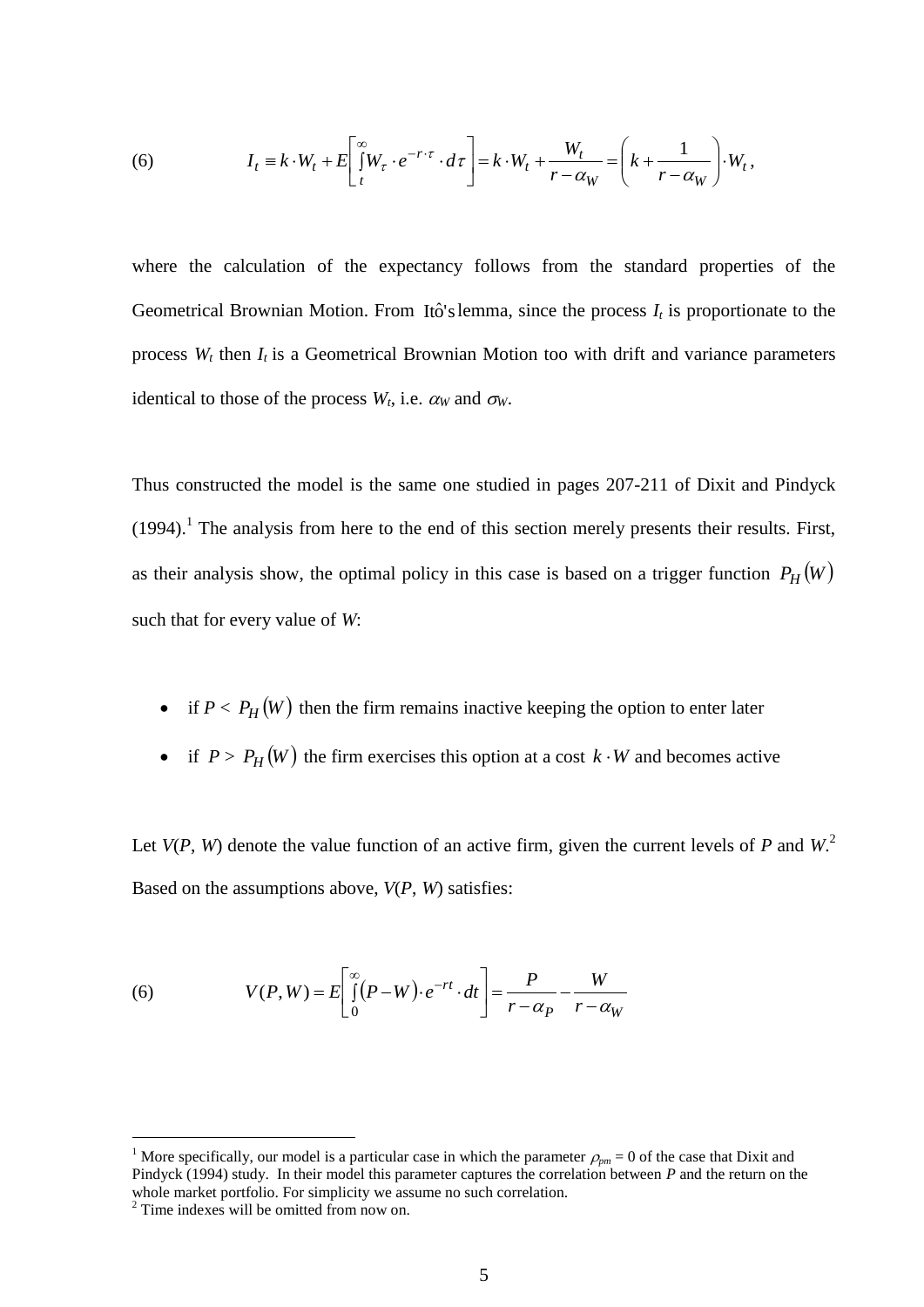Let  $F(P, W)$  denote the value function of an idle firm, given the current levels of P and W. Inactive firm has no operating profit, but it owns an investment opportunity that at each time instance dt yields an expected capital gain  $dF(P, W)$  in response to the fluctuations of P and *W* during that instance. The standard no-arbitrage condition requires that the expectancy of this capital gain should equal the instantaneous normal return, i.e.:

(7) 
$$
E[dF(P, W)] = r \cdot dt \cdot F(P, W)
$$

1

Expanding  $dF(P, W)$  via Ito's lemma, taking the expectancy, applying (3), (4) and (5) and simplifying, turns (7) into the following differential equation:<sup>3</sup>

(8)  
\n
$$
F_P(P,W) \cdot \alpha_P \cdot P + F_W(P,W) \cdot \alpha_W \cdot W + \frac{1}{2} \cdot F_{PP}(P,W) \cdot \sigma_P^2 \cdot P^2
$$
\n
$$
+ \frac{1}{2} \cdot F_{WW}(P,W) \cdot \sigma_W^2 \cdot W^2 + F_{PW}(P,W) \cdot \sigma_P \cdot \sigma_W \cdot P \cdot W \cdot \rho - r \cdot F(P,W) = 0
$$

In general, this type of a multivariate differential equation cannot be solved. Yet, as Dixit and Pindyck (1994) point out, the equation can be transformed into a single variable differential equation using the homogeneity of  $V(P, W)$  and  $F(P, W)$  which springs from the fact that multiplying *P* and *W* by the same amount also multiplies by the same amount both the expected value of discounted revenues and the expected value of total costs. To use this homogeneity, we define the markup *M* and the functions  $v(M)$  and  $f(M)$  as follows:

 $3$  For a clear presentation of Ito's lemma, in general and also for the case of two correlated processes, see pages 79-81 in Dixit and Pindyck (1994).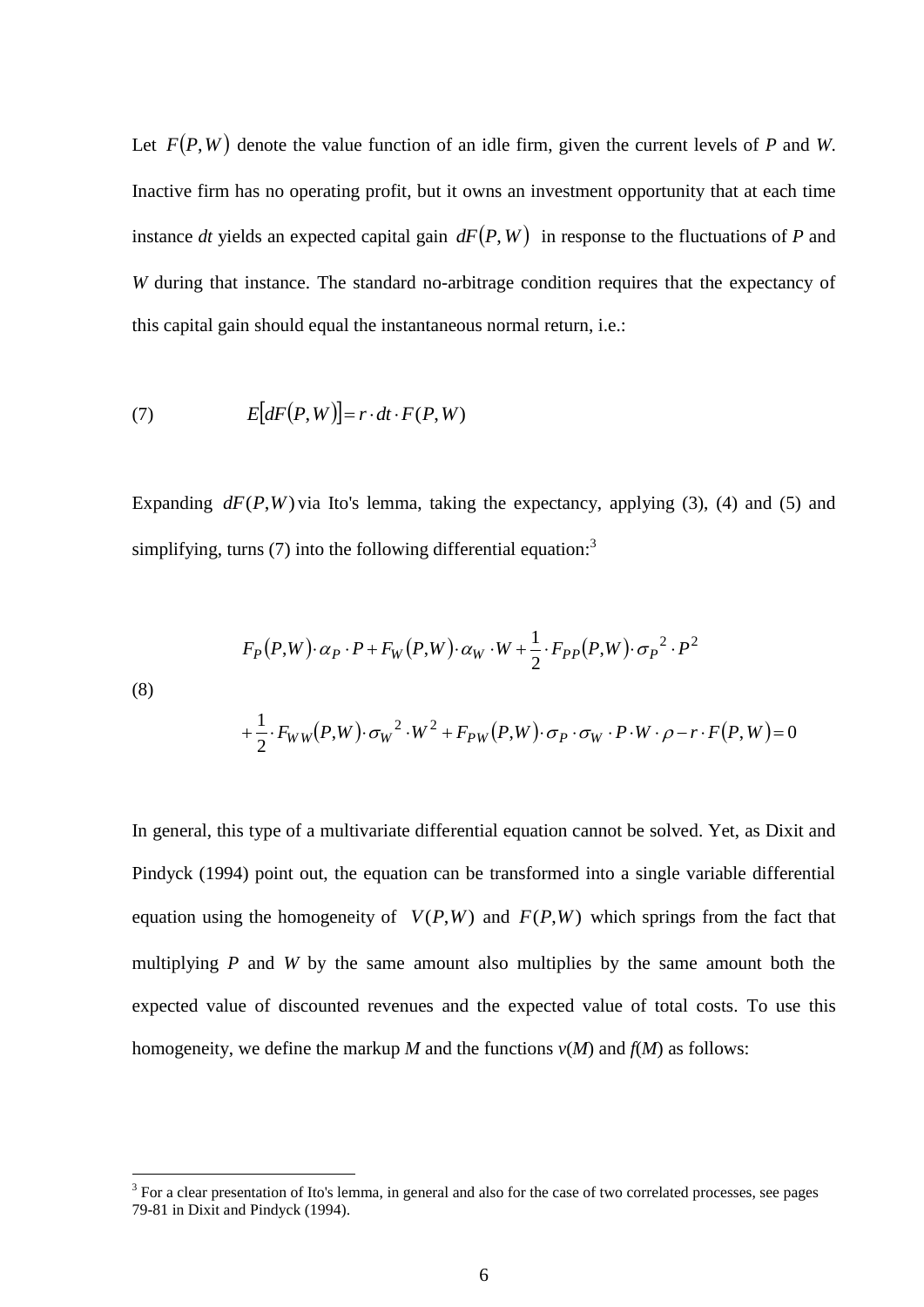$$
(9) \t\t M \equiv \frac{P}{W}
$$

$$
(10) \tV(P, W) = W \cdot V(M, 1) = W \cdot v(M)
$$

$$
(11) \tF(P,W)=W \cdot F(M,1)=W \cdot f(M)
$$

From (10) and (6) it follows that:

(12) 
$$
v(M) \equiv W \cdot \left(\frac{M}{r - \alpha_P} - \frac{1}{r - \alpha_W}\right),
$$

From  $(11)$  it follows that:

$$
(13a) \tFP(P,W)=f'(M),
$$

(13b) 
$$
F_{PP}(P,W) = \frac{1}{W} \cdot f''(M),
$$

(13c) 
$$
F_W(P,W) = f(M) - M \cdot f'(M),
$$

(13d) 
$$
F_{WW}(P,W) = \frac{M^2}{W} \cdot f''(M),
$$

(13e) 
$$
F_{PW}(P,W) = -\frac{M}{W} \cdot f''(M).
$$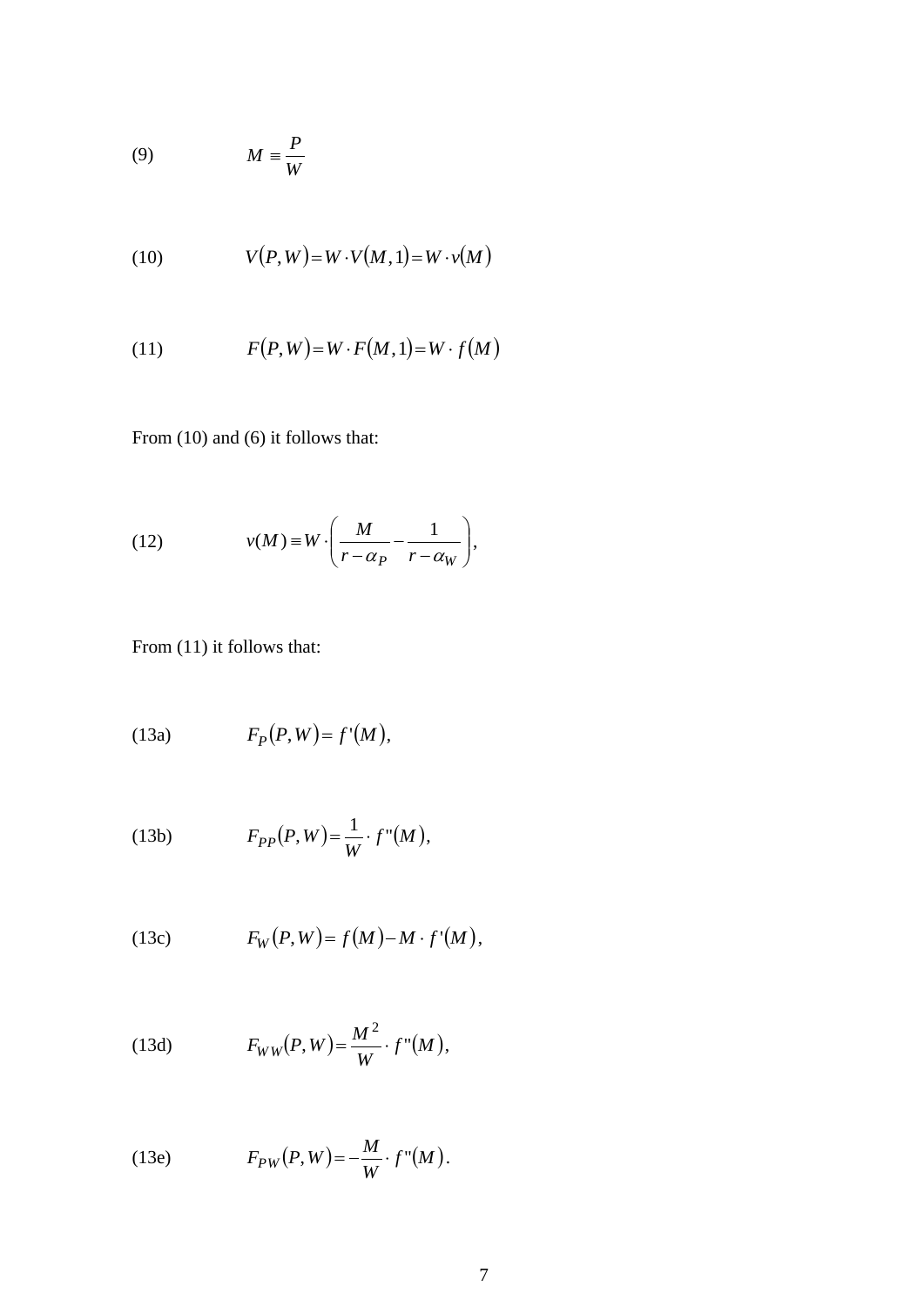In the appendix we show that as the ratio of two such processes, *M* is a Geometrical Brownian Motion too, and with the variance parameter  $\sigma_M^2$  which satisfies:

(14) 
$$
\sigma_M^2 = \sigma_P^2 + \sigma_W^2 - 2 \cdot \sigma_P \cdot \sigma_W \cdot \rho
$$

Applying (11) and (13a)-(13e) in (8), dividing both sides by *W*, applying (9) and (14) and simplifying, yields:

(15) 
$$
\frac{\sigma_M^2}{2} \cdot f''(M) \cdot M^2 + f'(M) \cdot M \cdot (\mu_P - \mu_W) - (r - \mu_W) \cdot f(M) = 0
$$

To solve to this single-variable second-order homogenous differential equation we first try the general solution  $f(M) = M^X$  which turns (13) into:

(16) 
$$
\frac{\sigma_M^2}{2} \cdot X^2 + \left(\alpha_P - \alpha_W - \frac{\sigma_M^2}{2}\right) \cdot X - \left(r - \alpha_W\right) = 0
$$

The LHS of this equation is a quadratic function of *X.* This is a quadratic with a minimum point, because  $\sigma_M^2 > 0$ , as shown in the appendix. In addition, from  $r > \alpha_P$  and  $r > \alpha_W$  it follows that the LHS is negative both at  $X = 0$  and at  $X = 1$ . This leads to the conclusion that (16) has one negative root and one root which is larger than 1. We denote the negative root by  $\gamma$  and the positive one by  $\beta$ . Thus, the general solution of the differential equation (15) is: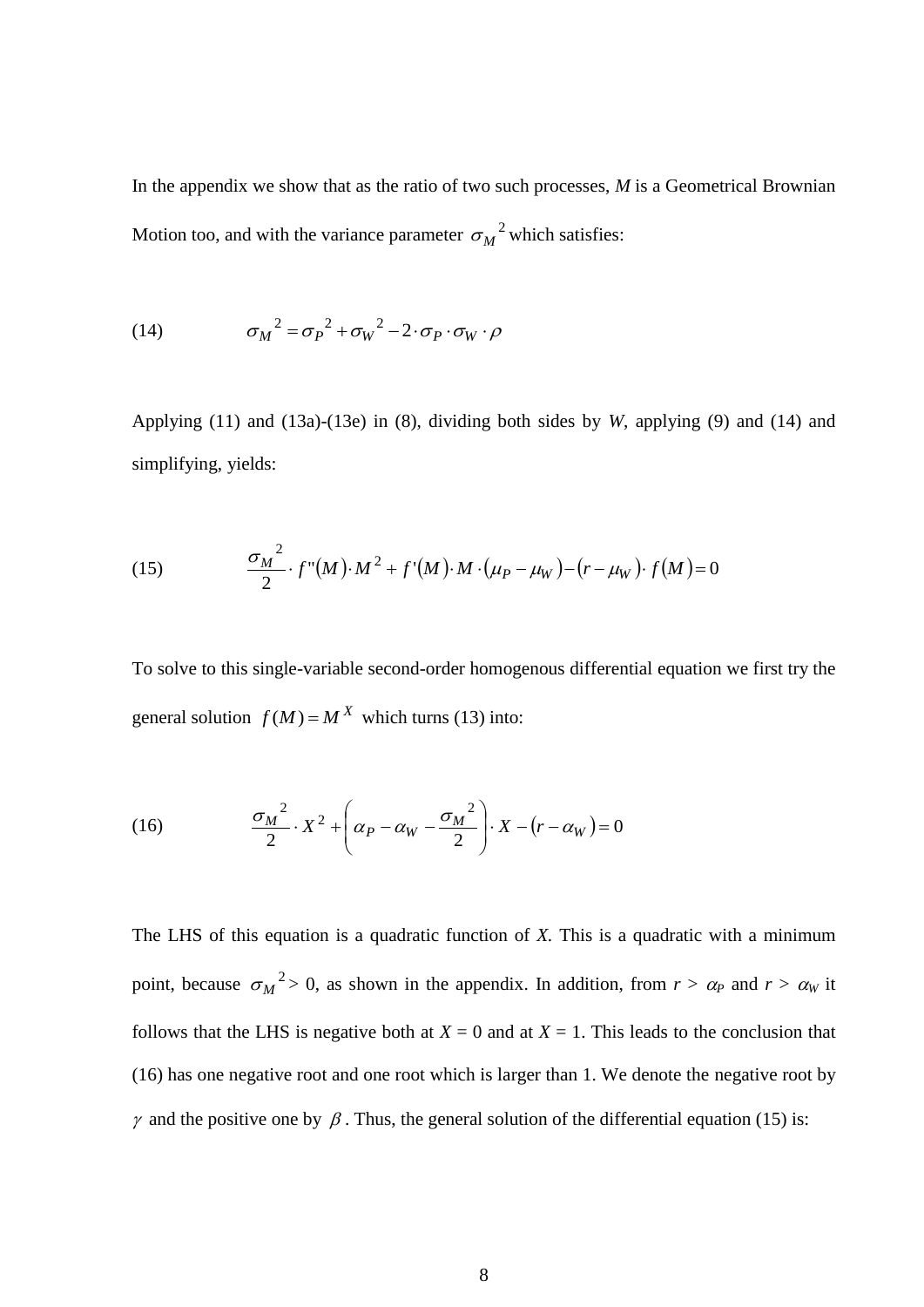(17) 
$$
f(M) = A \cdot M^{\gamma} + B \cdot M^{\beta}
$$

where  $A$  and  $B$  are parameters to be determined via boundary conditions. The first one of these boundary conditions is:

(18) 
$$
\lim_{(P/W)\to 0} F(P,W) = 0
$$

This condition implies that if *P* approaches 0 than, by the properties of the Geometric Brownian Motion, the probability of it ever rising above a much larger *W* so that the stream of profits will becomes positive is zero and therefore the value of the option to become active is worthless. A similar interpretation of the condition rises from looking at the case where *W* goes to infinity (and in particular that it is infinitesimally larger than *P*).

From (11) and (18) and from  $\gamma$  < 0 and  $\beta$  > 1 it follows that  $A = 0$ , which leads to:

$$
(19) \t f(M) = B \cdot M^{\beta}
$$

The next boundary condition is the following *Value Matching Condition* which refers to the investment done when *P* and *W* are such that *P* hits the entry threshold:

(20) 
$$
F[P_H(W), W] = V[P_H(W), W] - k \cdot W
$$

Applying (10) and (11) in (20) and simplifying yields: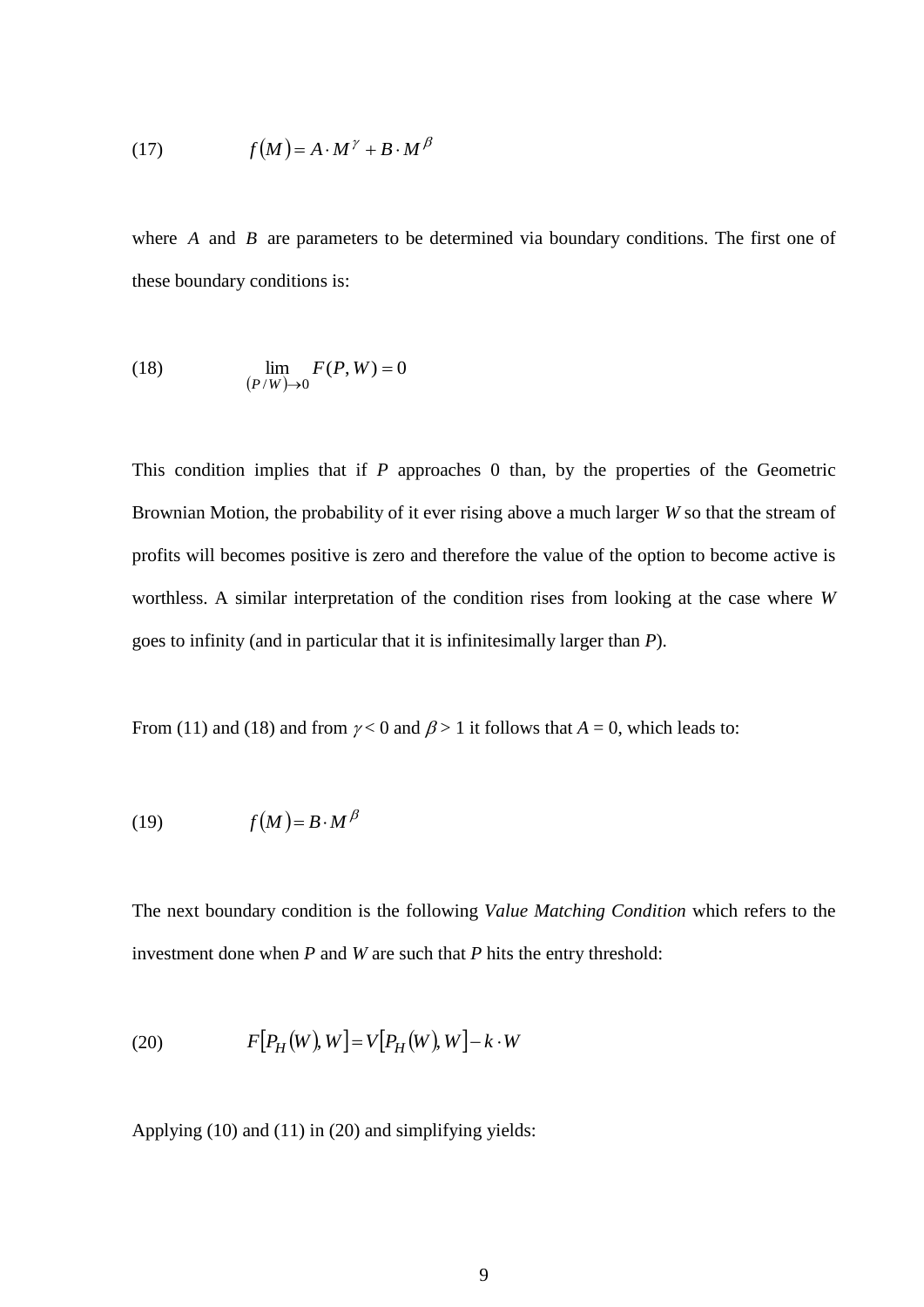$$
(21) \t f(M_H) = v(M_H) - k
$$

where:

$$
(22) \t\t\t M_H \equiv \frac{P_H(W)}{W}.
$$

(21) also leads to the high-order contact condition known as the *Smooth Pasting Condition*:

$$
(23) \t f'(M_H) = v'(M_H)
$$

Using the functional forms (12) and (19) in (21) and (23) gives the following solution for the trigger markup  $M_H$ :

(24) 
$$
M_H = \frac{\beta}{\beta - 1} \cdot \frac{r - \alpha_P}{r - \alpha_W} \cdot [1 + (r - \alpha_W) \cdot k].
$$

Note that  $M_H$  is independent of *W*. Thus, the firm's optimal policy can be presented solely in terms of the markup *M*: to delay investment as long as *M* , which is a Geometric Brownian Motion, is below the constant value  $M_H$  and to invest when *M* finally hits  $M_H$ .

#### **3. Firm value and correlation**

In this section we go beyond the analysis of Dixit and Pindyck (1994) and find the firm's value, and how the correlation between price and cost affects this value.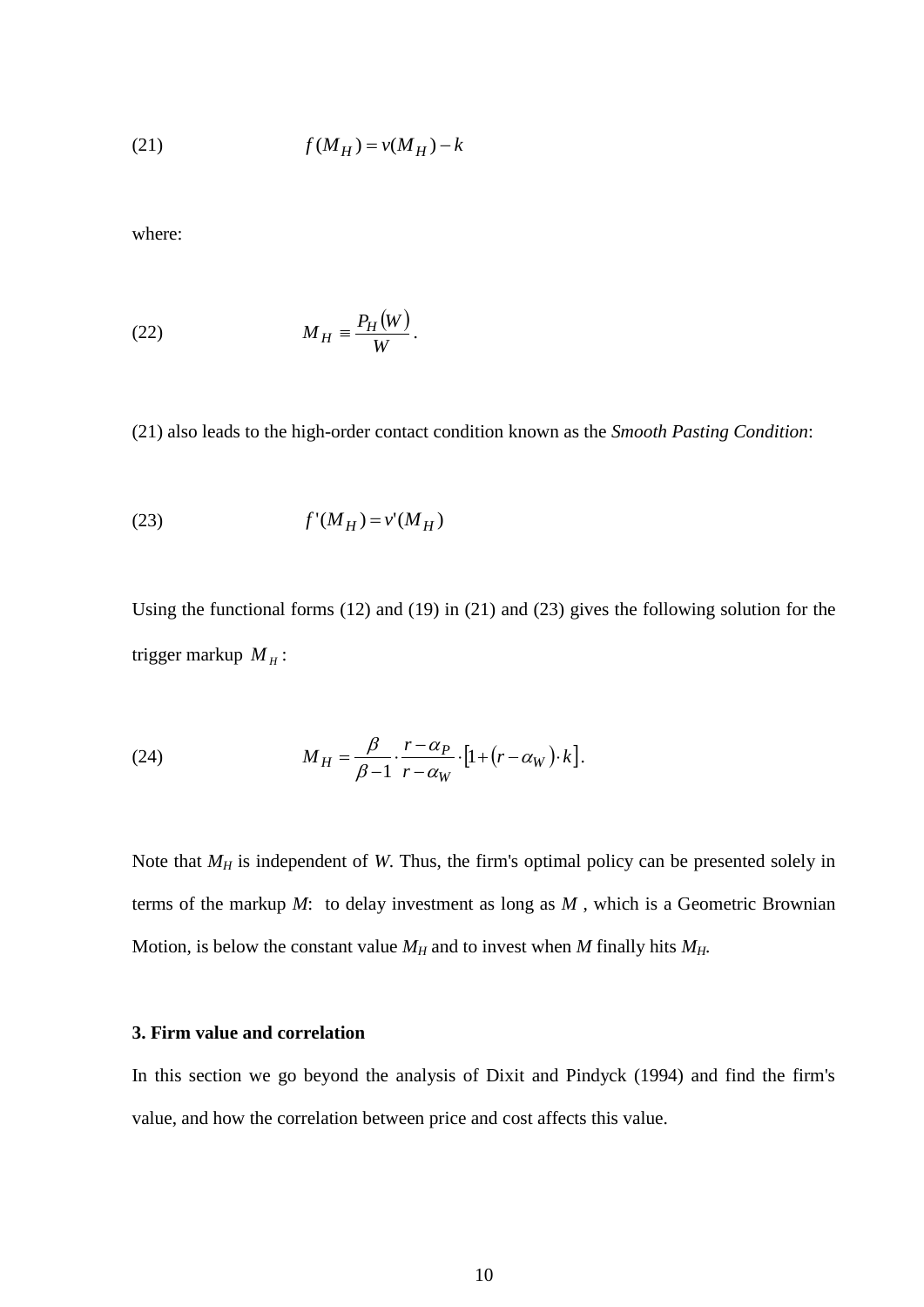We start by noticing that applying (12) and (19) in (21) and (23) also yields, alongside the threshold  $M_H$ , the following expression for the parameter *B*:

(25) 
$$
B = \frac{1 + (r - \mu_W) \cdot k}{(\beta - 1) \cdot (r - \mu_W) \cdot M_H{}^{\beta}}
$$

Applying it in (19) yields:

(26) 
$$
f(M) = \frac{1 + (r - \mu_W) \cdot k}{r - \mu_W} \cdot \frac{1}{\beta - 1} \cdot \left(\frac{M}{M_H}\right)^{\beta}
$$

The following *proposition* 1 states that the more positive the correlation coefficient the lower the entry threshold,  $M_H$ , and also the lower the firms value.

*Proposition 1:* (i) 
$$
\frac{dM_H}{d\rho} < 0
$$
 (ii)  $\frac{dF(P,W)}{d\rho} < 0$ .

*Proof:* From (24) it follows that:

$$
\frac{dM_H}{d\beta} = -\frac{M_H}{\beta \cdot (\beta - 1)} < 0.
$$

In addition, an implicit derivation of (16), evaluated at  $X = \beta$ , yields:

(28) 
$$
\frac{d\beta}{d\sigma_M^2} = -\frac{\frac{1}{2} \cdot \beta^2}{\sigma_M^2 \cdot \beta + \alpha_P - \alpha_W - \frac{\sigma_M^2}{2}} = -\frac{\frac{1}{2} \cdot \beta^2}{\frac{r - \alpha_W}{\beta} + \frac{\sigma_M^2}{2} \cdot \beta} < 0.
$$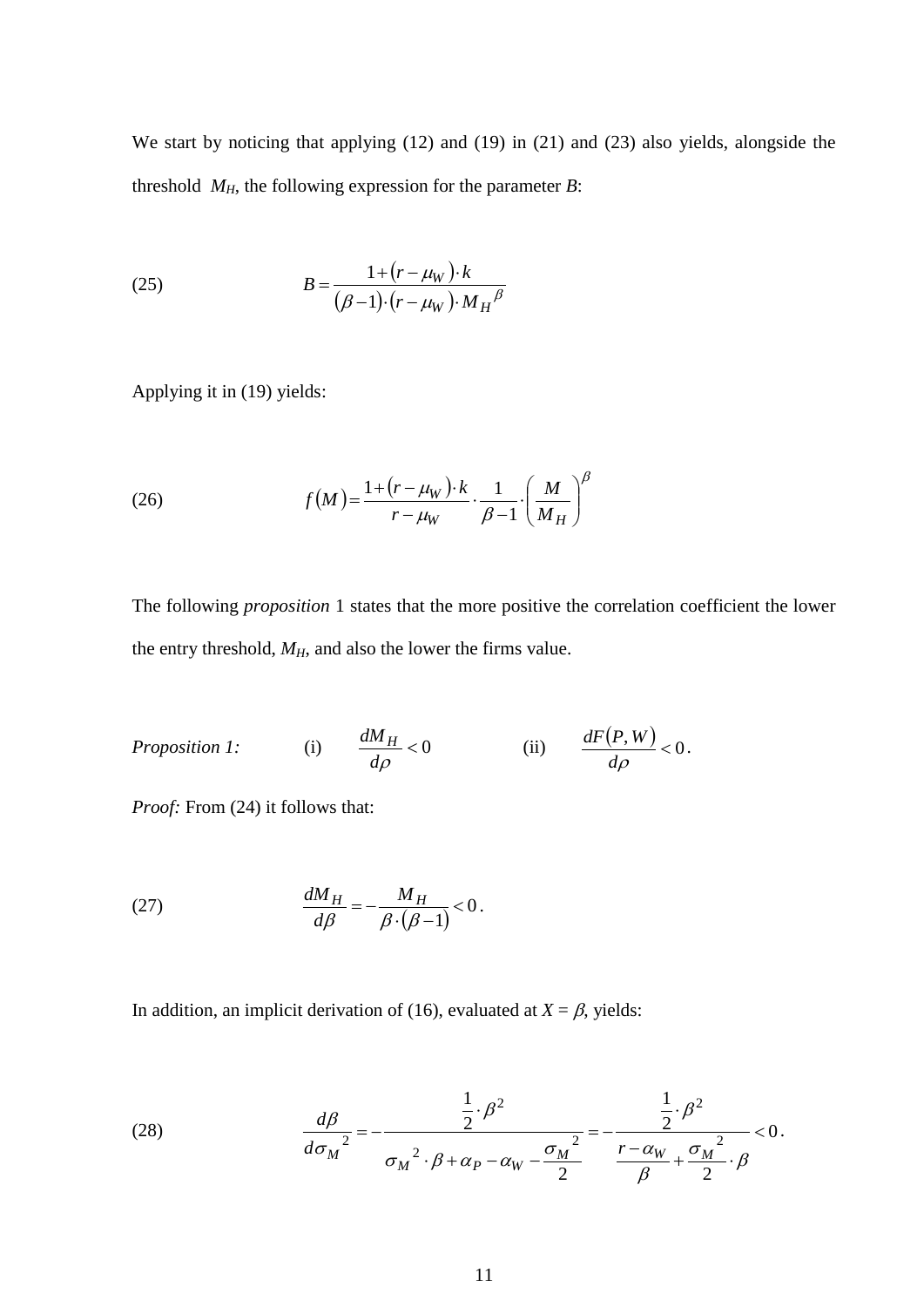The first equality follows from implicit derivation of (16). The second equality follows from rearranging terms in (16). The inequality springs from  $\sigma_M^2 > 0$ ,  $\beta > 1$ , and  $r > \alpha_W$ .

From (14) it immediately follows that  $\frac{d\sigma_M^2}{d\rho} < 0$  $\sigma$ *d*  $\frac{d\sigma_M}{}$  < 0. Thus:

(29) 
$$
\frac{dM_H}{d\rho} = \frac{dM_H}{d\beta} \cdot \frac{d\beta}{d\sigma_M^2} \cdot \frac{d\sigma_M^2}{d\rho} < 0,
$$

which proves (i). To prove (ii) note that:

(30) 
$$
\frac{d \ln \left[\frac{1}{\beta - 1} \cdot \left(\frac{M}{M_H}\right)^{\beta}\right]}{d \beta} = \frac{d \ln \left(\frac{1}{\beta - 1}\right)}{d \beta} + \frac{d \left[\beta \cdot \ln \left(\frac{M}{M_H}\right)\right]}{d \beta}
$$

$$
= -\frac{1}{\beta-1} + \ln\left(\frac{M}{M_H}\right) + \beta \cdot \frac{M_H}{M} \cdot \frac{-M}{M_H^2} \cdot \frac{dM_H}{d\beta} = \ln\left(\frac{M}{M_H}\right) < 0,
$$

where the third equality springs from (27) and the inequality springs from  $M < M_H$  which holds throughout the definition range of  $F(P, W)$ .

From (30), together with (26), and  $r > \alpha_w$ , it follows that  $\frac{df(M)}{d\beta} < 0$  $\frac{df(M)}{d\rho}$  < 0.

$$
\frac{df(M)}{d\beta} < 0, \ \frac{d\sigma_M^2}{d\rho} < 0, (11) \text{ and } (28) \text{ completes the proof of (ii) via:}
$$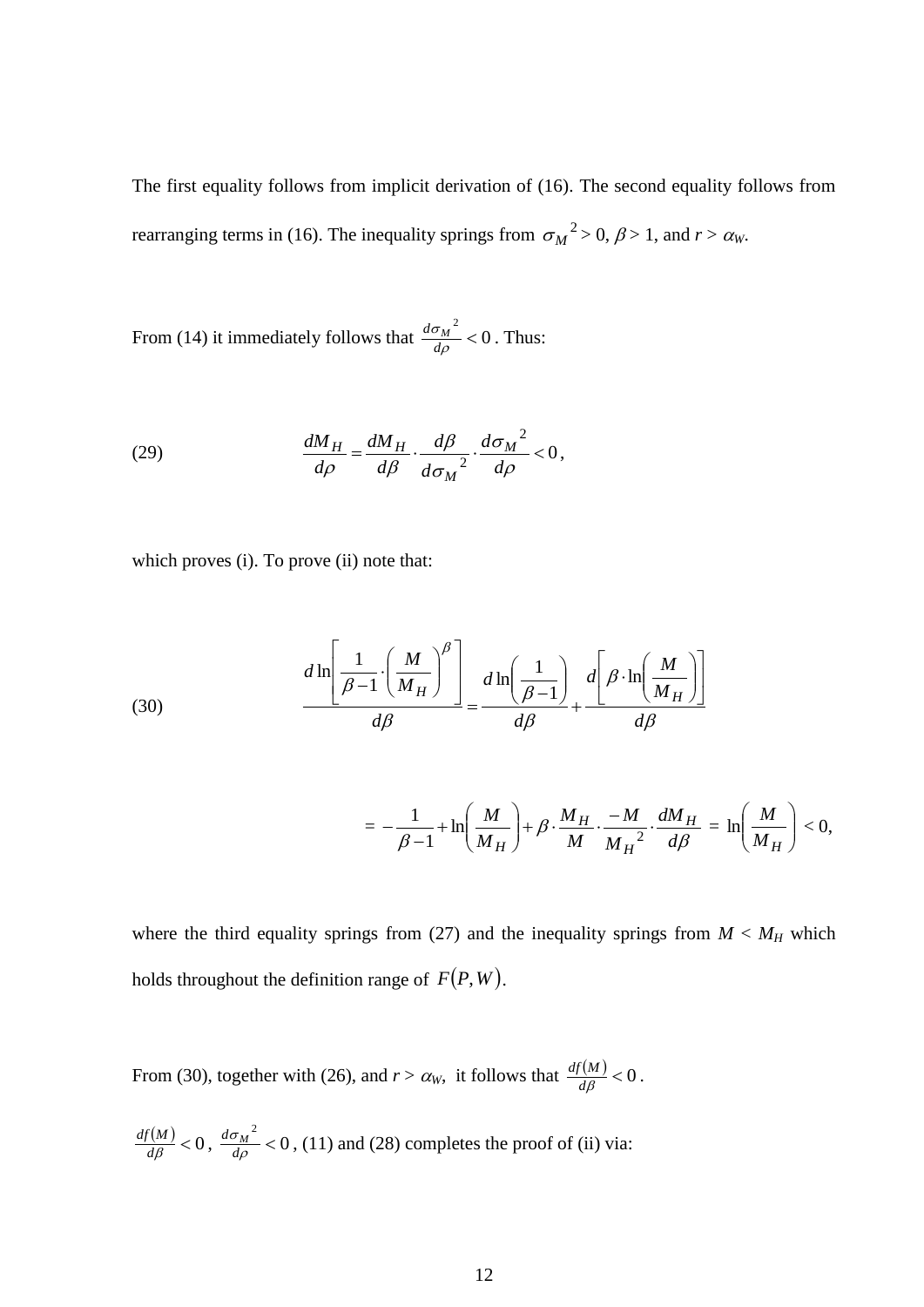(31) 
$$
\frac{dF(P,W)}{d\rho} = W \cdot \frac{df(M)}{d\beta} \cdot \frac{d\beta}{d\sigma_M^2} \cdot \frac{d\sigma_M^2}{d\rho} < 0.
$$

With this result at hand we can now objective stated at the beginning of this article –verifying the role of price-costs correlation in optimally choosing production possibilities. As we can see from *Proposition 1*, ceteris paribus, the firm shall prefer the production possibility with the lowest positive correlation (hopefully negative, and as close to -1 as can be) with the price process.

To be more explicit consider a non-USA firm that sells in the USA but contemplates whether to produce at home or in the USA where it sells. Many factors influence this decision: difference in production costs in the USA and at home, shipping costs, different managerial efficiency in controlling production done at the USA or at home, etc. Yet, among these relevant variables there is also the correlation between the swings in the prices at the USA market and the swings in production costs. Taking the reasonable assumption that the USA price has a greater positive correlation with the USA production cost, compared to its correlation with the cost of production at the firm's home country, leads to the conclusion that with everything else equal – it will prefer to produce at home. Producing in the USA will be undertaken in this case only if production costs are not equal between the two locations, but cheaper in the USA.

### **4. A numerical illustration**

To illustrate the point made in the previous section more clearly we use the following numerical example of the model. In this example there is a firm that plans to sell at a certain market and also has two possible production locations named A and B. Production in location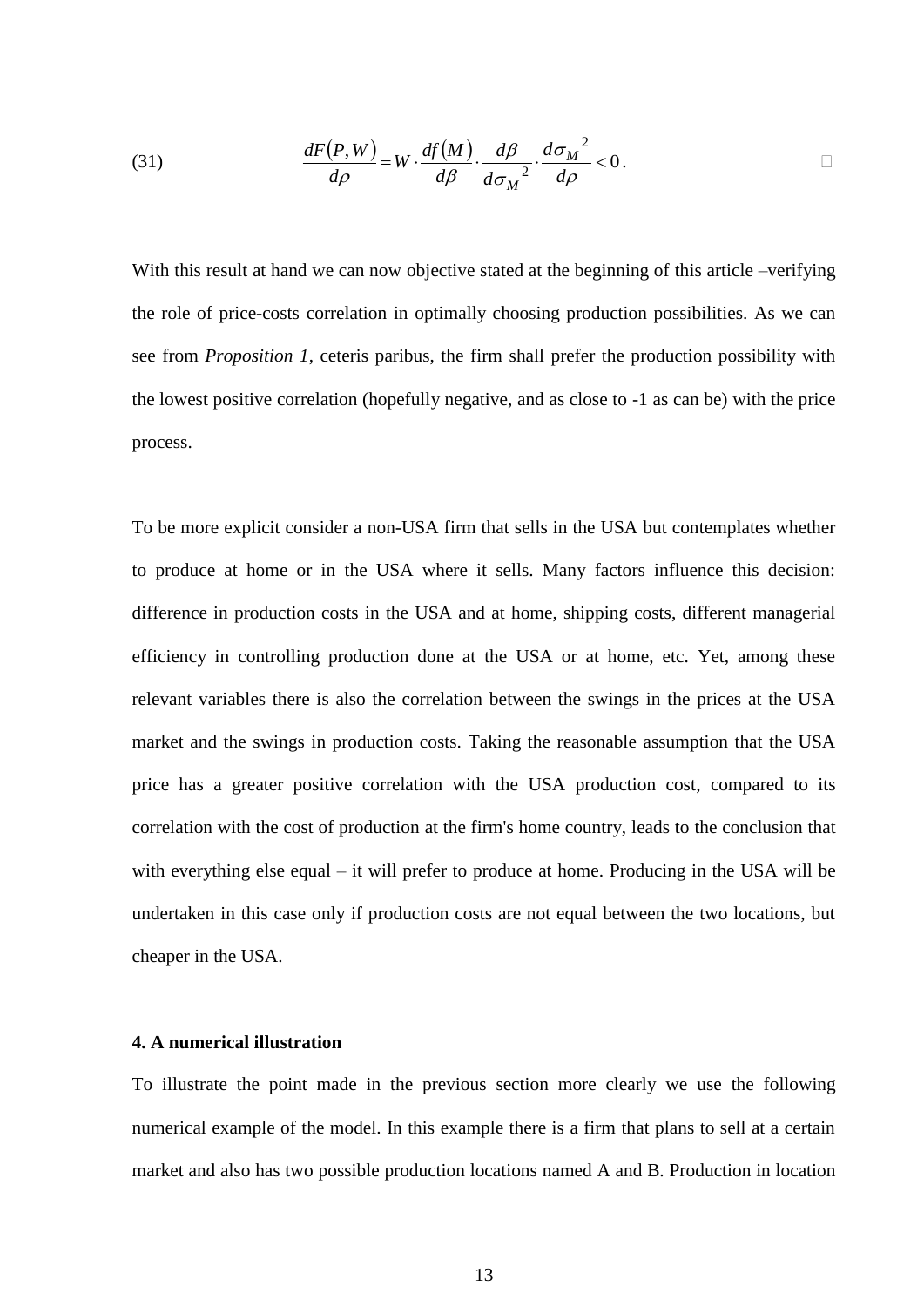*i*, where  $i \in \{A, B\}$  entails the cost process  $W^i$  which follows the model assumption regarding *W*. While idle and waiting for the optimal time to become active, the firm cannot monitor two locations at the same time and therefore cannot efficiently preserve both its option to become active by producing at A and the option to become active by producing at B. Thus, it needs to decide already at time 0 about the location in which it will produce. Interested in maximizing its value, it will choose to commit at time 0 to producing at A if, and only if  $(P_0, W_{0}^{\rm A}) \geq F(P_0, W_{0}^{\rm B}).$  $\boldsymbol{0}$ A  $F(P_0, W_0^{\mathbf{A}}) \ge F(P_0, W_0^{\mathbf{B}})$ . Otherwise it will choose to commit to production at B. After the time 0 choice of production location *i*, the firm waits until  $W^i$  and P are such that the entry threshold (24) is reached.

Indifference in time 0 between choosing production in A or in B happens if:

(32) 
$$
F(P_0, W_0^{\mathbf{A}}) = F(P_0, W_0^{\mathbf{B}})
$$

Note that there is no location index on *P* , implying that the selling location needs not be A or B but could be a different one.

For simplicity assume *r*,  $\alpha_W$ , *k* and  $\sigma_W$  are the same in both locations. This enhances the focus on the role of the difference between  $\rho^A$  and  $\rho^B$  in choosing between A and B.

Applying (11), (19), (24) and (25) in (32) and rearranging terms, the indifference condition becomes: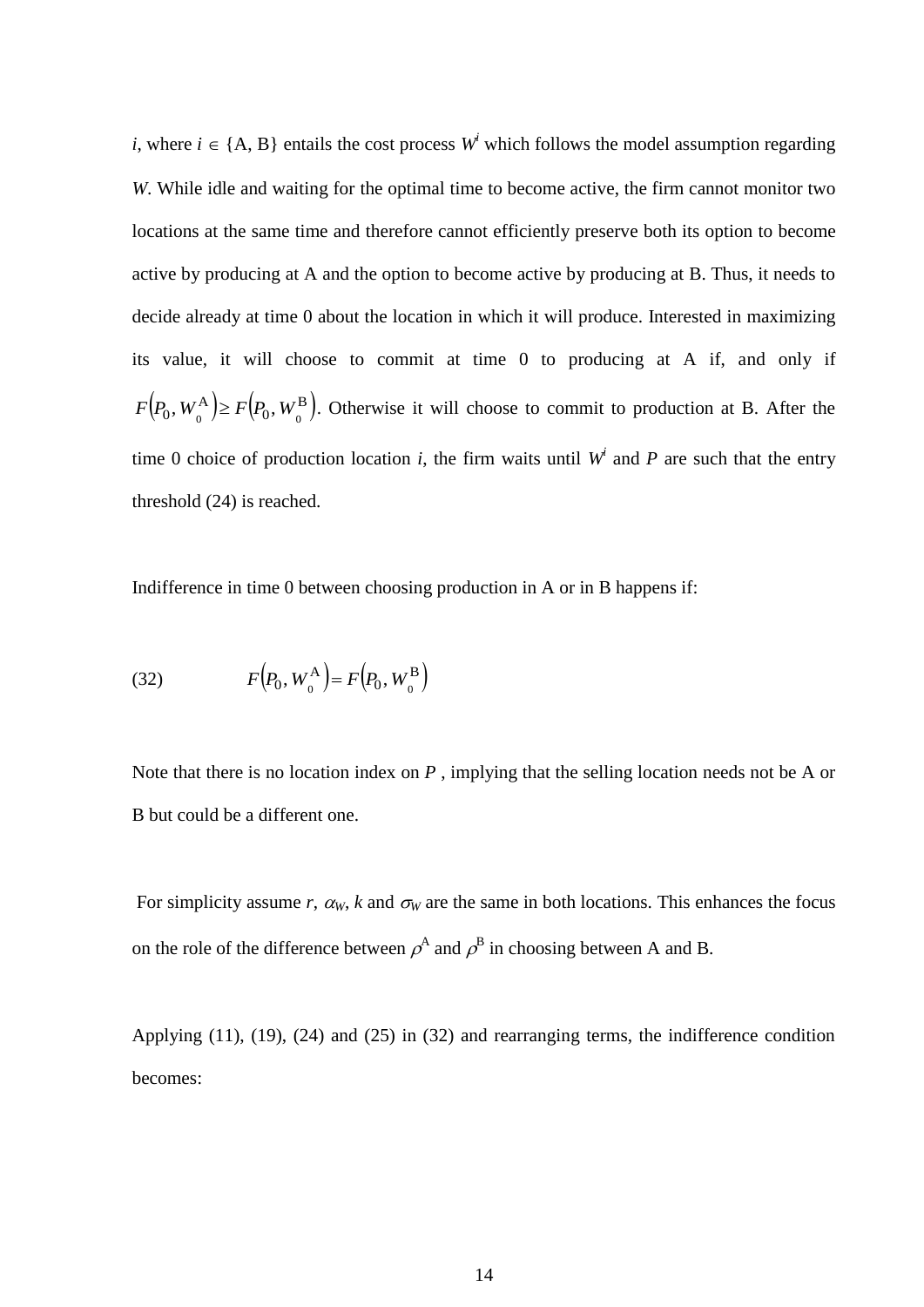(33) 
$$
W_0^{\mathbf{A}} = \left[ \frac{\beta^{\mathbf{A}} - 1}{\beta^{\mathbf{B}} - 1} \cdot \frac{(M_H^{\mathbf{A}})^{\beta^{\mathbf{A}}}}{(M_H^{\mathbf{B}})^{\beta^{\mathbf{B}}}} \cdot P_0^{\beta^{\mathbf{B}} - \beta^{\mathbf{A}}} \cdot (W_0^{\mathbf{B}})^{1 - \beta^{\mathbf{B}}} \right]^{1 - \beta^{\mathbf{A}}}.
$$

Note that  $\rho^A$  and  $\rho^B$  appear in this equation within  $\rho^A$  and  $\rho^B$ , as follows from (14) and (16).

Equation (33) shows the "cost of correlation" by showing how higher levels of  $\rho^A$  require lower production cost in A at time 0 in order to prevent the firm from preferring B and to preserve indifference between choosing A or B.

We use (33) via these parameter values:  $r^A = r^B = 0.025$ ,  $\sigma_P^2 = (\sigma_W^A)^2 = (\sigma_W^B)^2 = 0.01$ ,  $\alpha_P = \alpha_W^{\text{A}} = \alpha_W^{\text{A}} = 0$ ,  $k^{\text{A}} = k^{\text{B}} = 4$ ,  $P_0 = 1$ ,  $W_0^{\text{B}} = 1$  and  $\rho^{\text{B}} = 0$ .

From (33), if  $\rho^A = 0$  (just like  $\rho^B$ ) then the value of  $W_0^A$  required to preserve indifference is  $W_0^{\text{A}} = 1$  (also as the time 0 cost in B).

Yet, with a medium-size positive correlation of  $\rho^A = 0.4$ , location A is as good as B only if its time 0 cost is  $W_0^A = 0.84$ , which represents a 16% "correlation cost".

As  $\rho^A$  approaches 1, the  $W_0^A$  required to preserve indifference between A and B converges down to  $W_{0,A} = 0.73$ , implying that A can be as good as B despite the large correlationits cost has with the price process only if its cost is 27% smaller than the cost in B.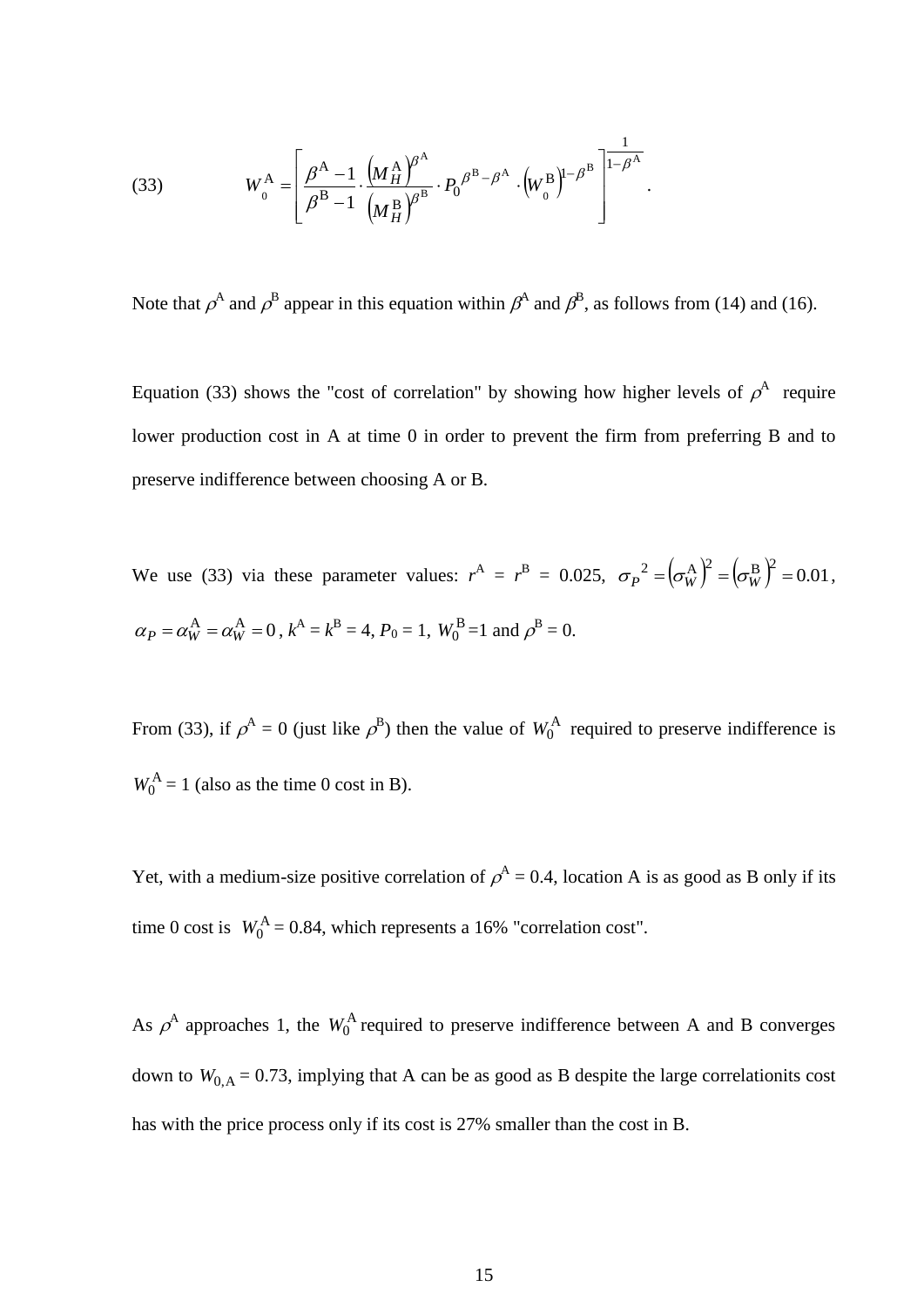The following figure shows this trade-off between correlation and cost, based on (33). Note that if  $\rho^A$  < 0 then the firm is indifferent between A and B even though production cost at A exceeds the production cost at B.



**Figure 1: The correlation cost.** The larger the positive correlation between  $P$  and  $W^A$ , the lower  $W_0^A$  should be for the firm not to prefer B and for indifference between A and B to remain.

#### **Conclusion**

In this article we have shown that when a firm can choose different price-cost combinations – it will tend to choose the combination with the lowest price-cost correlation, preferably a negative correlation, and the closer to -1 the better.

The reasons for that was explained already at the introduction for this article – the more positively correlated are the price and cost processes, the lower the volatility of profitability and the therefore the lower the firm value. This negative effect of profit volatility on firm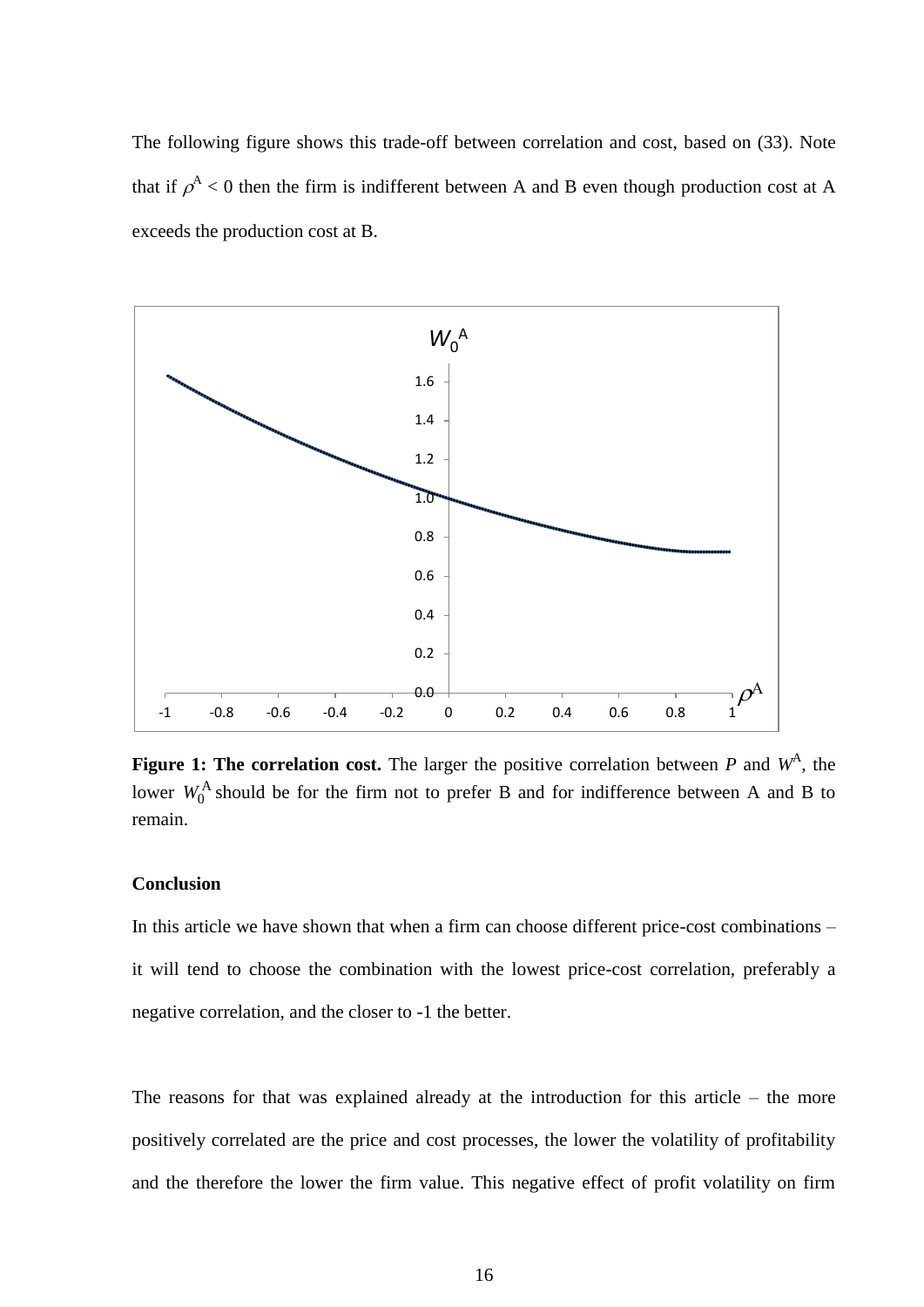value is a classic result of the literature about investment under uncertainty, and it reflects the asymmetric effect that a mean preserving spread of the distribution of profitability values has on the firm's value. The reason for this asymmetry is that the firm can optimally choose whether to invest or not, and also to choose when to invest. Thus, it can enjoy the increase in the probability of very high profits while the parallel increase in the probability of very low profits does not harm it that much because it is less likely to invest if the profitability process is in the range of these low profits.

In the analysis we simplified and assumed that prior to entering the market, while the firm is idle at waits for the optimal market condition for entry - it cannot monitor two different markets and therefore it has to choose the combination of price and cost already at time zero. Analyzing a more complicated case where the firm preserves both its options until making one of the possible investments may be an interesting topic for future research.

## **References**

- Dixit, Avinash K. and Robert S. Pindyck. 1994. "Investment under Uncertainty", Princeton University Press, Princeton, New Jersey .
- Wiemers, Emily, and Jasmina Behan. 2004. "Farm forestry investment in Ireland under uncertainty." *The Economic and Social Review*, Vol. 35 (3): 305-320.
- Tareen, Irfan Y., Wetzstein, Michael E. and James A. Duffield. 2000. "Biodiesel as a substitute for petroleum diesel in a stochastic environment." *Journal of Agricultural and Applied Economics* 32(2): 373-381.